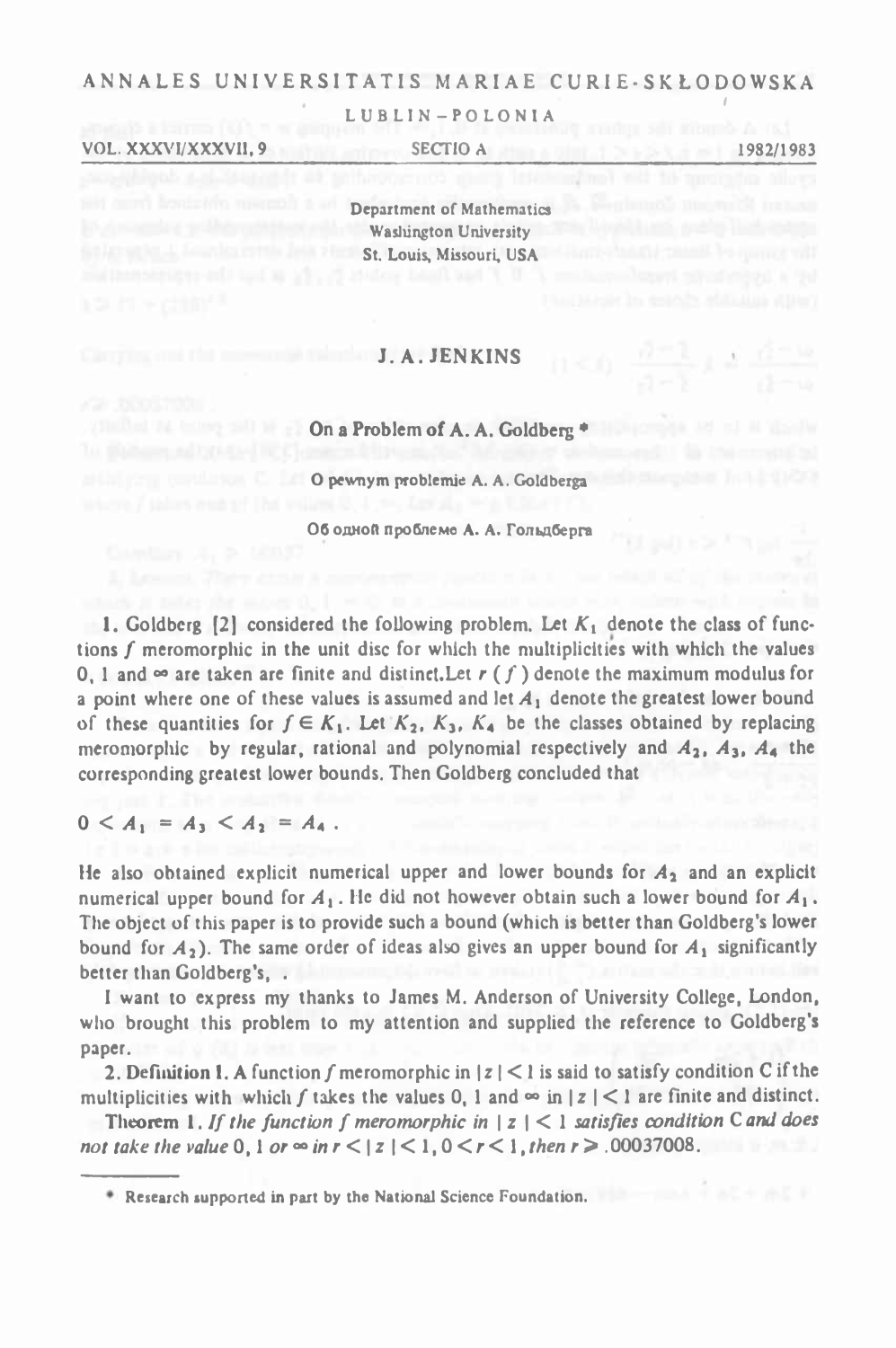Let  $\Delta$  denote the sphere punctured at 0, 1,  $\infty$ . The mapping  $w = f(z)$  carries a circumference  $|z| = s$ ,  $r < s < 1$ , into a path in  $\Delta$ . The covering surface of  $\Delta$  determined by the cyclic subgroup of the fundamental group corresponding to this path is a doubly-connected Riemann domain **J2. 42.** is conformally equivalent to <sup>a</sup> domain obtained from the upper half-plane by identifying points congruent under the corresponding subgroup of the group of linear transformations with integral coefficients and determinant <sup>1</sup> generated by a hyperbolic transformation *T*. If *T* has fixed points  $\zeta_1, \zeta_2$  is has the representation (with suitable choice of notation)

$$
\frac{\omega - \zeta_1}{\omega - \zeta_2} = \lambda \frac{\zeta - \zeta_1}{\zeta - \zeta_2} \quad (\lambda > 1)
$$

which is to be appropriately modified in case either of  $\zeta_1, \zeta_2$  is the point at infinity. In any case  $\Delta\Omega$  has module  $\pi$  (log  $\lambda$ )<sup>-1</sup>. It is well known [3, 4] that the module of  $r < |z| < 1$  is at most this size. Thus

$$
\frac{1}{2\pi}\log r^{-1} \leq \pi \left(\log \lambda\right)^{-1}
$$

or

 $r > \exp(-2\pi^2 (\log \lambda)^{-1})$ .

**On the other hand if** *T* **is given by**

$$
\frac{a\xi+b}{c\xi+d}, \quad ad-bc=1,
$$

**it is well known that**

 $\lambda + \lambda^{-1} + 2 = (a+d)^2$ .

Since  $T$  represents a covering transformation of the universal covering surface of  $\Delta$  it is well known that the matrix  $\begin{pmatrix} a & b \\ c & d \end{pmatrix}$  (taken to have determinant 1) will be congruent modulo 2 to  $\begin{pmatrix} 1 & 0 \\ 0 & 1 \end{pmatrix}$ ; see for example [1, p. 270]. Thus  $\begin{pmatrix} a & b \\ c & d \end{pmatrix}$  has the form T represents a cove<br>
mown that the matri<br>  $\begin{bmatrix} 0 \\ 1 \end{bmatrix}$ ; see for exampl<br>  $\begin{bmatrix} 1 + 2m & 2k \\ 2k & 1 + 2n \end{bmatrix}$ 

$$
\begin{pmatrix} 1+2m & 2k \\ 2k & 1+2n \end{pmatrix}
$$

 $k$ ,  $\ell$ ,  $m$ ,  $n$  integral, with  $\lceil n \rceil$ ,  $\lceil n \rceil$ ,  $\lceil n \rceil$ ,  $\lceil n \rceil$ ,  $\lceil n \rceil$ ,  $\lceil n \rceil$ ,  $\lceil n \rceil$ ,  $\lceil n \rceil$ ,  $\lceil n \rceil$ ,  $\lceil n \rceil$ ,  $\lceil n \rceil$ ,  $\lceil n \rceil$ ,  $\lceil n \rceil$ ,  $\lceil n \rceil$ ,  $\lceil n \rceil$ ,  $\lceil n \rceil$ ,  $\lceil n \rceil$ ,

$$
1+2m+2n+4mn-4k\ell=il
$$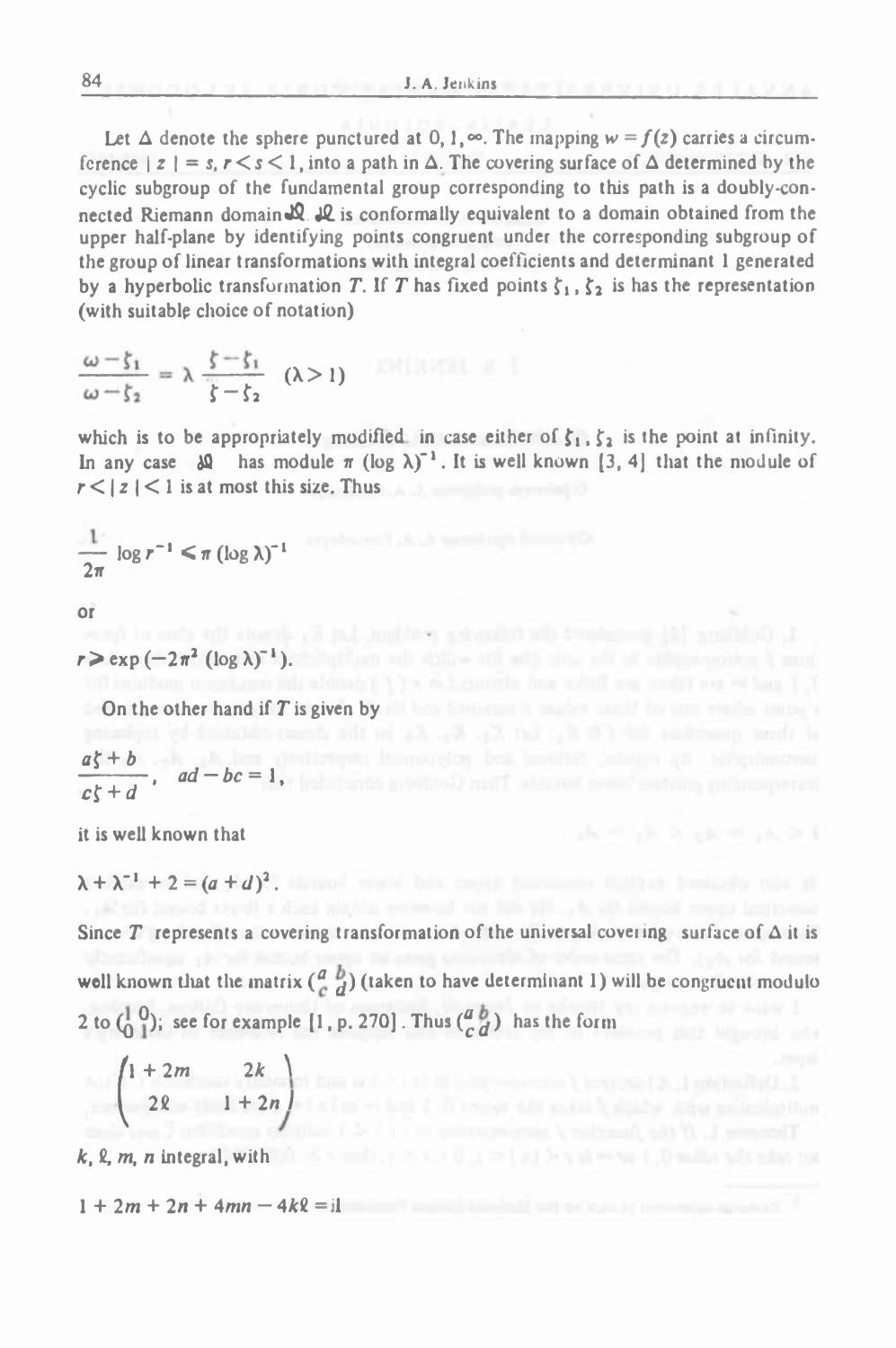so that

 $a + d = 2 - 4mn + 4k$ 

If  $a + d = \pm 2$ , T is parabolic (or the identity), thus when T is hyperbolic  $a + d$  is divisible by 6. Hence

 $\lambda > 17 + (288)^{1/2}$ .

Carrying out the numerical calculation we find

*r>* .00037008 .

Definition 2. Let  $K_1$  denote the class of functions f meromorphic in the unit disc satisfying condition C. Let  $r(f)$  denote the maximum modulus of a point in  $|z| < 1$  where  $f$  takes one of the values 0, 1,  $\infty$ . Let  $A_1 = g.8.$  b.  $r(f)$ . where f takes one of the values 0, 1,  $\infty$ . Let  $A_1 = g$ . 0.  $r(f)$ .<br>  $f \in K_1$ <br>
Corollary.  $A_1 > .00037$ .<br>
3, Lemma. There exists a meromorphic function in  $K_1$  for which all of the points at

 $f \in K$ ,

Corollary.  $A_1 > .00037$ .

which it takes the values  $0, 1, \infty$  lie in a continuum whose complement with respect to the unit disc is a doubly-connected domain whose module is arbitrarily close to

 $\pi (\log (17 + (288)^{1/2}))^{-1}$ .

There does exist a path in  $\Delta$  for which the corresponding linear transformation actually has the value  $a + d = 6$  and which has positive distinct indexes about 0 and 1, for example, <sup>a</sup> path consisting of one simple loop enclosing <sup>0</sup> and 1 followed by <sup>a</sup> simple loop enclos- $\pi (\log (17 + (288)^{1/2}))^{-1}$ .<br>
There does exist a path in  $\Delta$  for which the corresponding linear transformation actually<br>
has the value  $a + d = 6$  and which has positive distinct indexes about 0 and 1, for example,<br>
a path cons equivalent to a ring  $\mathbb{R}: s < |z| < 1$  under a mapping from  $\mathbb{R}$  onto  $\mathbb{R}^2$ . The image of  $|z| = s + \epsilon$  for sufficiently small  $\epsilon > 0$  is an analytic curve  $\Gamma$  which lies on the boundary of the Riemann image  $d\Omega$ , of  $s + \epsilon < |z| < 1$ . It is well known that there is a Riemann ing just 1. The associated doubly-connected covering surface  $\Lambda^2$  of  $\Delta$  is conformally domain  $\Xi$  homeomorphic to a disc coverning the sphere, bounded by  $\Gamma$  and lying locally on the opposite side of  $\Gamma$  from  $\psi$ <sup>2</sup>  $\epsilon$ .  $\Xi$  and  $\psi$ <sup>1</sup> together make up a simply-connected hyperbolic Riemann surface  $\$ a path consisting of one simple loop enclosing 0 and 1 followed by a simple loop enclosing just 1. The associated doubly-connected covering surface  $A^2$  of  $\Delta$  is conformally equivalent to a ring  $\Re: s \le |z| \le 1$  under a on the opposite side of  $\Gamma$  from  $\mathcal{P}_e$ .  $\Xi$  and  $\mathcal{P}_e$  together make up a simply-connected hyperbolic Riemann surface  $\mathcal{P}_e$ . We map  $\mathcal{P}_e$  conformally onto the unit disc by  $\psi$ . Then  $\psi^{-1}$  provides the

Theorem 2.  $A_1 < .00149$ .

If we choose  $\psi$  so that the origin lies in  $\psi(\Xi)$  in the Lemma it is well known that the diameter of  $\psi(\Xi)$  is less than 4  $(s + \epsilon)$ . Since e can be chosen arbitraily close to 0 the result follows.

Evidently more detailed geometric considerations would provide some improvement in this bound.